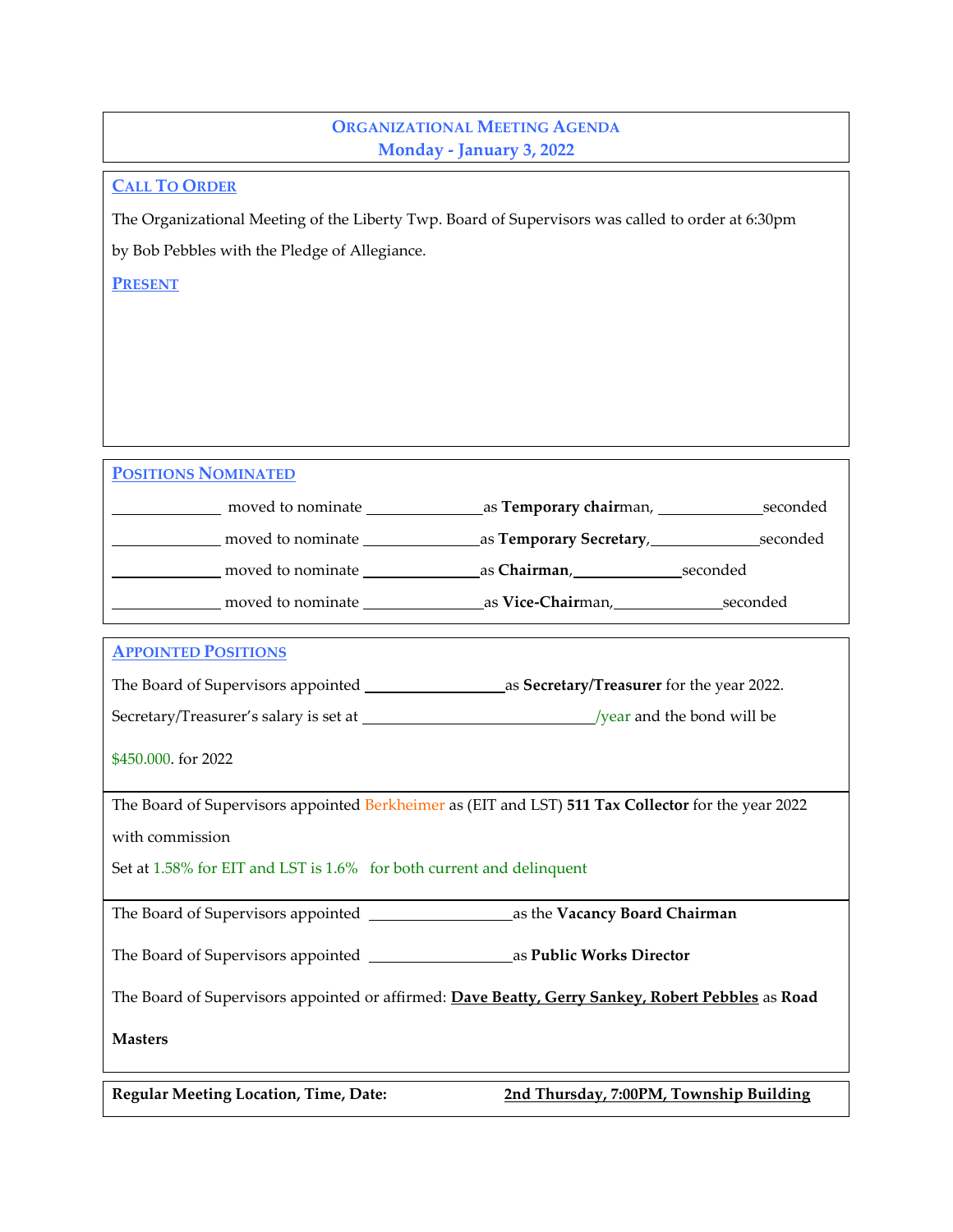|                        |               | Changes #1 – March 10, 2022 Thursday will be moved to March 15, 2022 Tuesday; |
|------------------------|---------------|-------------------------------------------------------------------------------|
| CLOSED all Holidays    |               |                                                                               |
| Township Office Hours: | 8:30 to 11:30 | Days of the Week: Monday, Tuesday, Wednesday, Thursday                        |

**Township Solicitor:** Raymond Bogaty at \$150.00/hr. Retainer is \$500.00

**Select Bank Depository:** First National Bank & PLGIT& Citizens for Deposits only

**MCRPC Elected Official Representative**:

**MCRPC Citizen Representative:** David Beatty

**Motions to the above appointments and rate changes have so been moved by** 

**Seconded by and Unanimous approval**

| <b>Mercer County Joint Sewage Agency Representative:</b>     |                               |  |
|--------------------------------------------------------------|-------------------------------|--|
| Mercer County Joint Sewage Agency Alternate Rep:             |                               |  |
| <b>Wage Tax Auditors:</b>                                    | Papparone, Stillwagon & Bell  |  |
| <b>Representatives for Wolf/Slippery Rock COG:</b>           |                               |  |
| <b>UCC Code Enforcement Officer:</b>                         | Jeff Richardson & John Prosek |  |
| <b>Zoning Officer:</b>                                       | David Beatty and Don Kildoo   |  |
| <b>Zoning Hearing Board Solicitor:</b>                       | <b>Roger Shaffer</b>          |  |
| <b>Zoning Hearing Board Member:</b>                          | Amy Walsh term to 2026        |  |
| <b>Township Resident to Library Board:</b>                   | Kim Buchanon                  |  |
| <b>Pine-Harrisville Authority Representative:</b>            | term expires 2024             |  |
| <b>Emergency Management Coordinator:</b>                     | Nate Addleman                 |  |
| <b>Municipal Planning Organization (MPO) Representative:</b> |                               |  |
| <b>Appointment of Township Engineers</b>                     | <b>Gannett Fleming</b>        |  |
| <b>MPO Representative Alternative:</b>                       |                               |  |

| Compensation for Schools/Workshops: | \$50.00 for $\frac{1}{2}$ day | \$100.00 for whole day   |
|-------------------------------------|-------------------------------|--------------------------|
| <b>State Convention:</b>            | 3 days plus expenses          |                          |
| Municipal Convention:               | 1 dav-Fall                    | $\frac{1}{2}$ day-Spring |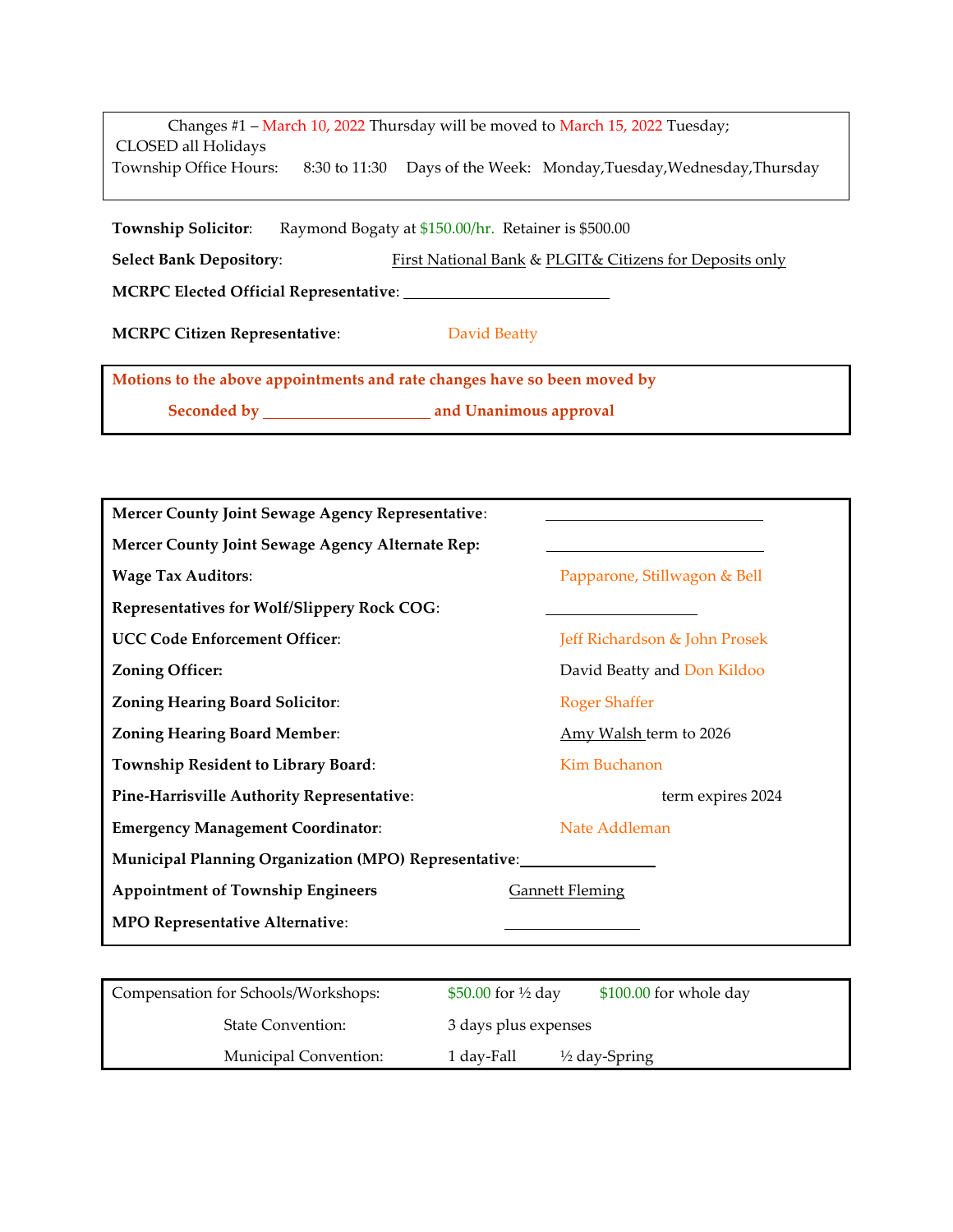| Certified Delegates to the State Convention: Tony Sunseri, Brenda Heck, Joe Matthews and Nate |                                                                     |  |
|-----------------------------------------------------------------------------------------------|---------------------------------------------------------------------|--|
| <b>Addleman</b>                                                                               |                                                                     |  |
|                                                                                               |                                                                     |  |
| Township Building Rental Fee:                                                                 | \$50.00 plus \$40.00 Deposit;<br>Chairs & Tables will not be rented |  |
| out from the building                                                                         |                                                                     |  |
| Mileage Rate:                                                                                 | \$.585 cents (IRS prevailing rate)                                  |  |
| Janitor:                                                                                      | 15.00 / hr.                                                         |  |
| Cemetery Mowing:                                                                              | \$300/summer (Judge's order) \$300.00 gas card                      |  |
| Township Building Mowing:                                                                     | \$55.00/per mowing                                                  |  |
| The above appointments have so been moved by                                                  |                                                                     |  |
| seconded by                                                                                   | and Unanimous approval.                                             |  |

| <b>POSITION/RATE PER HOUR</b>                                       | <b>2022/CURRENT YEAR</b>         |                   |
|---------------------------------------------------------------------|----------------------------------|-------------------|
| <b>Supervisor Compensation as Employee: current \$25.00 an hour</b> |                                  | (set by Auditors) |
|                                                                     |                                  |                   |
| Zoning Enforcement Officer:                                         | \$25.00/per permit               |                   |
| Compliance Issue Investigation:                                     | \$18.00/per hour                 |                   |
| <b>Public Works Director:</b>                                       | \$28.00                          |                   |
| Road Masters:                                                       | \$25.00                          |                   |
| Overtime Pay:                                                       | $1\frac{1}{2}$ times regular pay |                   |
| Laborers:                                                           | \$15.00                          |                   |
| <b>Skilled Laborers:</b>                                            | \$18.00                          |                   |
| Snow Plow Operators:                                                | \$22.00                          |                   |
| Chain Saw Hire:                                                     | \$5.00<br>no operator:           |                   |